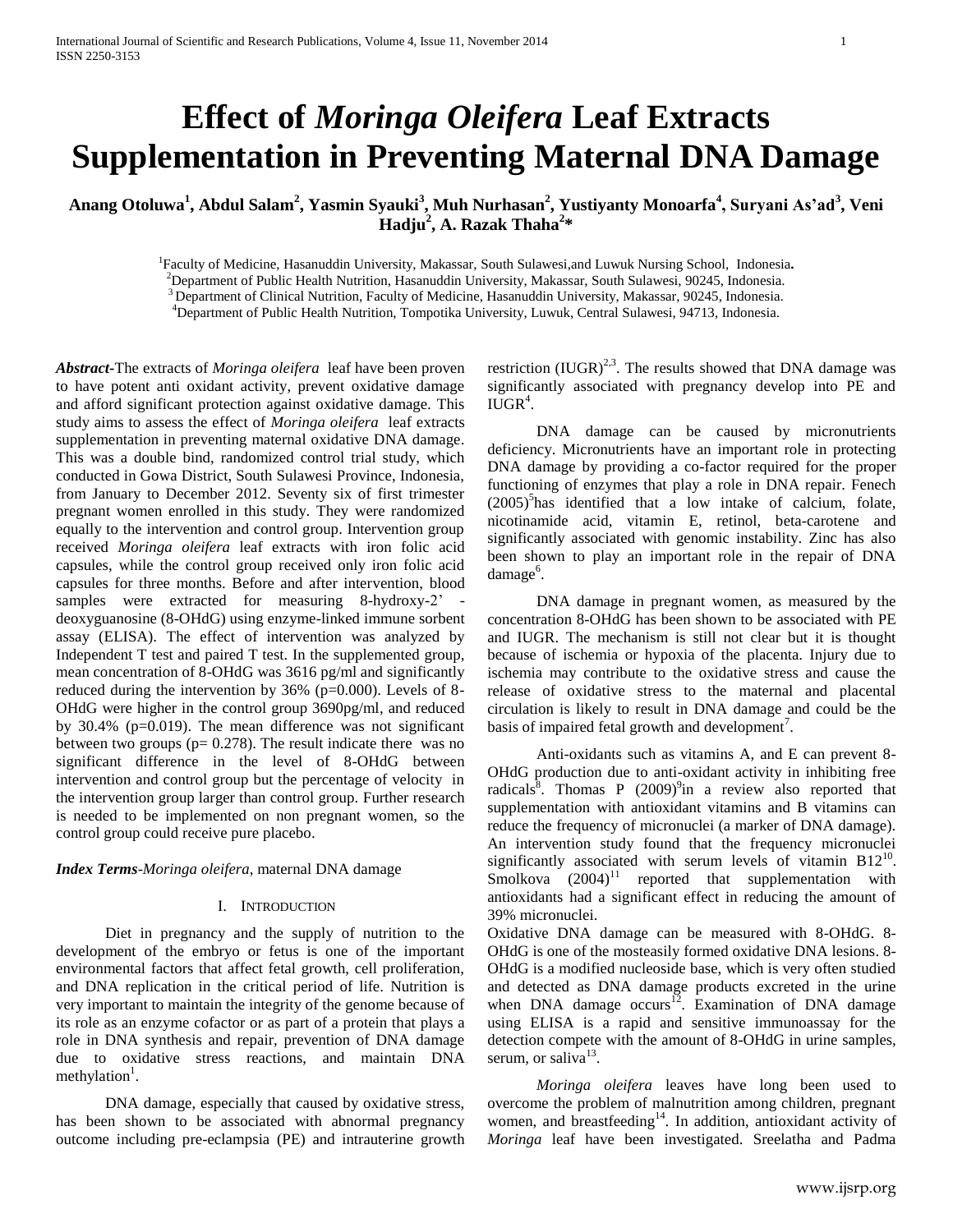$(2009)^{15}$  reported that 1 g of extract of *Moringa* leaf contain non enzyme anti-oxidants such as ascorbic acid 6.6 mg, tocopherol 6.53 mg, and carotenoids 92.38 mg. Research on antioxidant enzymes in extracts of *Moringa* leaf also showed a high rate activity of superoxide dismutase (SOD), and catalase (CAT). Similarly to the phenolic (45.81 mg/g) and flavonoids (27mg/gr). Since polyphenols act as an anti-oxidant that is a high number indicates that extracts of *Moringa* leaf contain high antioxidant activity. This study further reported antioxidant activity in preventing DNA damage. By measuring the activity of  $\lambda$  DNA (72.45 ug / ml) of *Moringa* leaf extract can significantly reduce DNA damage induced by H2O2 oxidant.

With micronutrients substances and high anti-oxidant compounds, the extracts of *Moringa* leaves can be used as an alternative supplement for pregnant women to prevent DNA damage. Prevention of DNA damage can decrease the incidence of pregnancy complications such as PE and IUGR and which lead to the normal birth weight baby<sup>16</sup>. The purpose of this study was to assess the effect of extracts of *Moringa Oleifera* to the prevention of DNA damage in pregnant women.

## II. MATERIAL AND METHOD

Study design was double blind, randomized, control trial. First trimester pregnant women who tested positive by dipstick pregnancy (urine test) that meet the inclusion and exclusion criteria were recruited consecutively. Totally, 76 pregnant women who enrolled, randomized to group who received *Moringa* leaf extract capsules with iron 60 mg and folic acid 400µg (intervention) and iron 60 mg with folic acid 400 µg capsules (control). Capsules were given for three months. Before and after intervention blood samples were extracted for measuring 8-hydroxy-2' -deoxyguanosine (8-OHdG).

*Moringa* leaves were drawn from the *Moringa* tree that growing in Makassar and Majene district. Moringa leaf washed by dipping it into water ways and douse with water several times. After being washed, dried *Moringa* leaf-aired aerate for 2 hours, and then dried in a heating clothesline using incandescent lamps with a temperature of  $38^{\circ}$ C for 2 x 24 hours. The dried leaves were kneaded by hand until a small shielded. *Moringa* leaves that already half smooth then taken to the laboratory. *Moringa* leaves were taken and there are 9 g plus 1 g bitter macerated with methanol to within 1 x 24 hours, this treatment was repeated 3 times, then filtered to separate and extract the pulp. The extract were evaporated at a temperature of  $600^{\circ}$ C for 2 x 24 hours. The result was dried frozen (freeze dryer) for 1 x 24 hours. The pulp was dried at a temperature of  $400^{\circ}$ C for 1x24 hours. The results of 200 mg of extract was mixed with 800 g of the residue, and then inserted into an extract *Moringa* capsules weighing 1 g.

Examination of 8OHdG performed in accordance with protocol 8-hydroxy 2 deoxyguanosine ELISA Kit Abcam production of  $(101245)^{17}$ . Plate, buffer solutions, standards, antibody, and reagent issued to room temperature before done. Plasma samples of homogenized with Fortex. Plate prepared, then added reagent such as buffer, standard, sample, and antibody number 50 ml each corresponding to wells that have been specified in the protocol. Plates were then incubated for 18 hours at a temperature of  $20^{\circ}$  C. Wells then emptied and rinsed

five times with wash buffer. Then added 200 ml Ellman's reagent to each well and 5 ml of tracer to the total activity well. Plate and then covered with plastic films and shaken with an orbital shaker for 90 minutes. After the plate was read by the machine wiped and read with Elisa reader at a wave length of 420 nm.

Data were analyzed using statistical package for social science (SPSS). The mean of 8-OHdG levels before and after intervention were analyzed using paired T test, and the mean between the two groups using independent T test.

# III. RESULTS AND DISCUSSION

8-OHdG levels in the intervention and the control groups can be seen in Table 1. below.

| Table 1. Differences 8-OHdG Levels at the Beginning and the |
|-------------------------------------------------------------|
| End, as well as the Inter-Group Differences                 |

| Group        | Level of 8-<br><b>OHdG</b><br>Beginning<br>(pg/ml) | Level of 8-<br><b>OHdG</b><br>End<br>(pg/ml) | P-Value |
|--------------|----------------------------------------------------|----------------------------------------------|---------|
| Intervention | 5684                                               | 3616                                         | 0.000   |
| Control      | 5307                                               | 3690                                         | 0.019   |
| P-Value      | 0.596                                              | 0.278                                        |         |

The decrease in 8OHdG levels was significant when compared to the time before and after the intervention. Nevertheless, when compared between the intervention and control groups, no significant differences appear. Although the analysis of the two groups did not give a significant difference, but if we observe a decrease in the percentage rate of 8 OHdG levels, the intervention group gave greater rate as we can see at Table 2. This result confirmed studies on green tea and red wine that had beneficial effect to reduce  $8$ -oxodG concentrations<sup>18,19</sup>.

Table 2. Percentage of Velocity of 8-OHdG Before and After

| Group        | Mean of        | Mean of       | Velocity          |
|--------------|----------------|---------------|-------------------|
|              | 8-OHdG         | 8-OHdG        | $\mathcal{O}_0$ ) |
|              | Before (pg/ml) | After (pg/ml) |                   |
|              |                |               |                   |
| Intervention |                |               |                   |
|              | 5684           | 3616          | 36,3%             |
| Control      |                |               |                   |
|              | 5307           | 3690          | 30,4 %            |

DNA damage in this study was determined by ELISA method that uses 8-OHdG as a biomarker. Deoxyguanosine (dG)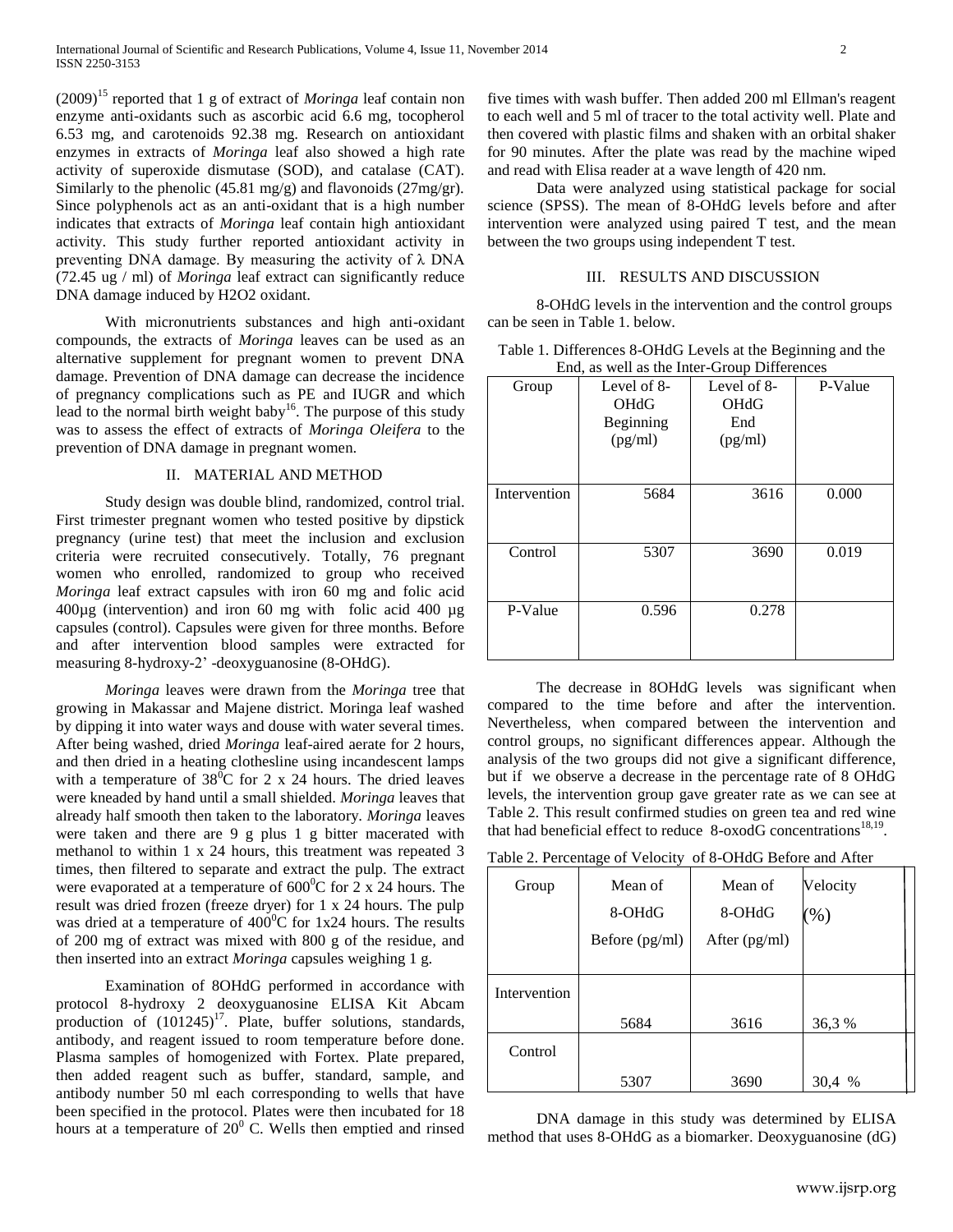is one of the constituent DNA and when oxidized will turn into 8 hydroxy-guanosine (8-OHdG). In addition to undergo oxidation, hydroxylation of guanosine can also be experienced as a normal metabolic response or due to other environmental factors. Increased levels of 8-OHdG associated with aging and pathological disorders, including depression, cancer, diabetes, hypertension, and oxidative stress<sup>20</sup>. Supplementation with vitamins and minerals with antioxidants has been shown to prevent damage to  $DNA<sup>9</sup>$ .

In this study, administration of *Moringa* leaf extract that has been proven to contain vitamins and minerals as well as antioxidant enzymes are expected to prevent  $DNA$  damage<sup>21</sup>. Dietaryantioxidants areexpected to inhibit the formation of oxidative DNA damage. WhenROS are formed in vitro or by oxidative stress in vivo, severaltypes of oxidative DNA lesions are formed, including small baselesions and exocyclic adducts<sup>20</sup>. The results showed that 8-OHdG levels decreased significantly before and after the intervention, both in the intervention group  $(p = 0.000)$  and in the control group  $(p = 0.019)$ . Significant changes in both groups may be caused by these two groups therefore get a supplement containing folate and iron, two micronutrients that play a role in DNA synthesis and oxidative DNA damage repair <sup>22,23</sup> .

Independent T test on the difference between the intervention and control groups was not significant ( $p = 0278$ ). However, when viewed from the rate of decrease (velocity) intervention group had a rate of decline in the percentage in the intervention group (36.3%) greater than the control group (30.4%). This is possible because in the intervention group, *Moringa* leaf extract contains anti-oxidants that much faster can prevent oxidative stress plays a role in DNA damage due to oxidation. In this study, a control group given a placebo cannot be pure, because in pregnant women in Indonesia, iron and folic acid supplementation has become a national program. This can affect the results of the difference decreased levels of 8-OHdG in both groups.It is paralel with Moller's statement in a review, that consumption of multiple vitamins can not provides better protection against oxidative DNA damage than does singlevitamin supplementation $24$ .

In conclusion,Moringa Oleifera leaf extracts have no significant effect to reduce DNA damage compared to the iron folic acid. Further research is needed to proof their effect on the people with the normal condition or non pregnant, so the control group could be given pure placebo.

# ACKNOWLEDGMENT

This research was supported by a research grant from Medical Technology and Science, Indonesia Health Institute Research and Development.

### **REFERENCES**

- [1] Fenech, M. 2010. Micronuclei and Their Association With Sperm Abormalities, Infertility, Pregnancy Loss, Pre-Eclampsia and Intra-Uterine Growth Restriction in Humans. Vol. 26 no.1 pp. 63-76.
- [2] Potdar N. et.al. 2009. First Trimester Increase in Oxidative Stress and Risk of Small for Gestational Age Fetus. BJOG 637-642.
- [3] Wiktor H. et al. 2004. Oxidative DNA Damage in Placentas From Normal and Pre-eclamptic Pregnancies. Virchows Arch.
- [4] Furness. FLD., et al. 2010. Increased Lymphocyte Micronucleus Frequency in Early Pregnancy is Associated Prospectively With Pre-Eclampsia and/or Intrauterine Growth Restriction. American Journal of Obstetrics and Gynecology Vol. 25 no.5 pp. 489-498.
- [5] Fenech, M. et al. 2005. Low Intake of Calcium, Folate, Nicotinic Acid, Vitamin E, Retinol, β-Carotene and High Intake of Pantothenic Acid, Biotin and Riboflavin are Significantly Associated With Increased Genome Instability. Results From a Dietary Intake and Micronucleus Index Survey in South Australia. Vol. 26 no.5 pp.991-999.
- [6] Yang S, et. al. 2009. Dietary Zinc Restriction and Repletion Affects DNA Integrity in Healthy Men. Am J Clin Nutr : 90:321-8.
- [7] Tagaki Y. et al. 2004. Levels of oxidative stress and redox related molecules in the placenta in preeclampsia and fetal growth restriction. Virchows Arch.
- [8] Huang H.Y. et al. 2000. The Effects of Vitamin C and Vitamin E on Oxidative DNA Damage: Results from a Randomized Controlled Trial. Cancer Epidemiology, Biomarkers & Preventions. 9:647-652.
- [9] Thomas, P., et al. 2011. Effect of Dietary Intervention on Human Micronucleus Frequency in Lymhocytes and Buccal cells. Vol.26 no.1 pp.69-76.
- [10] Fenech, M.1998. Folate, vitamin B12, Homocysteine Status and DNA Damage in Young Australian Adults. Carcinogenesis, vol. 19 pp 1163-1171
- [11] Smolkova, et al. 2004. Folate Levels Determine effect of antioxidant Supplementation on Micronuclei in Subjects with Cardiovascular Risk. Mutagenesis, 19, pp 469-476.
- [12] Loft S, Poulsen HE. Markers of Oidative damage to DNA: antioxidants and molecular damage. Methods Enzymol 1999;300:166–84
- [13] Yoshida R et al. 2002. Urinary 8-Oxo-7,8-dihydro-2' deoxyguanosine Values Measured by an ELISA Correlated Well with Measurements by High-Performance Liquid Chromatography with Electrochemical Detection. Cancer Epidemiology, Biomarkers & Prevention. Vol 11, 1076-1081.
- [14] Fahey, J.W. 2005. Moringa Oleifera: A Review of The Medical Evidence for Its Nutritional, Therapeutic, and Prophylactic Properties. Part 1. Trees for Life Journal. 1:5.
- [15] Sreelatha, S. and Padma, P.R. 2009. Antioxidant Activity and Total Phenolic Content of Moringa Oleifera Leaves in Two Stages of Maturity. Plant Foods Hum Nutr, 64:303-311.
- [16] Furness, F.L.D., *et al*. 2011. *DNA Damage and Health in Pregnancy*. Journal of Reproductive Immunology,
- [17] Ab10124 8-hydroxy2deoxyguanosine ELISA Kit,Abcam.
- [18] Klaunig JE, Xu Y, Han C, et al. The effect of tea consumption on oxidative stress in smokers and nonsmokers. Proc Soc Exp Biol Med 1999;220:249– 54.
- [19] Leighton F, Cuevas A, Guasch V, et al. Plasma polyphenols and antioxidants, oxidative DNA damage and endothelial function in a diet and wine intervention study in humans. Drugs Exp Clin Res 1999;25:131–41.
- [20] Valavanidis A. et al. 2009. 8-hydroxy-2' deoxyguanosine (8-OHdG): A Critical Biomarker of Oxidative Stress and Carcinogenesis. Journal of Environmental Science and Health, Part C: Environmental Carcinogenesis an Ecotoxicology Reviews, 27:2, 120-139.
- [21] Thurber M.D. and Fahey J.W. 2009. Adoption of Moringa Oleifera to Combat Undernutrition Viewed through the Lens of the "Diffusion of Innovations" Theory. Ecol Food Nutr. 1: 48(3):212-225.
- [22] Fenech, M. 2012. Folate (vitamin B9) and vitamin B12 and their function in the maintenance of nuclear and mitochondrial genome integrity.Mutation Research 733 (2012) 21– 33.
- [23] Pra, D. et al. 2012.Iron and genome stability: An update.Mutation Research 733 (2012) 92– 99.
- [24] Moller P, Wallin H. Adduct formation, mutagenesis and nucleotide excicion repair of DNA damage produced by reactive oxygen species and lipid peroidation products. Mutat Res 1998; 410:217-90.

### AUTHORS

**First Author** – Anang Otoluwa, *Faculty of Medicine, Hasanuddin University, Makassar, South Sulawesi,and Luwuk Nursing School, Indonesia***.**